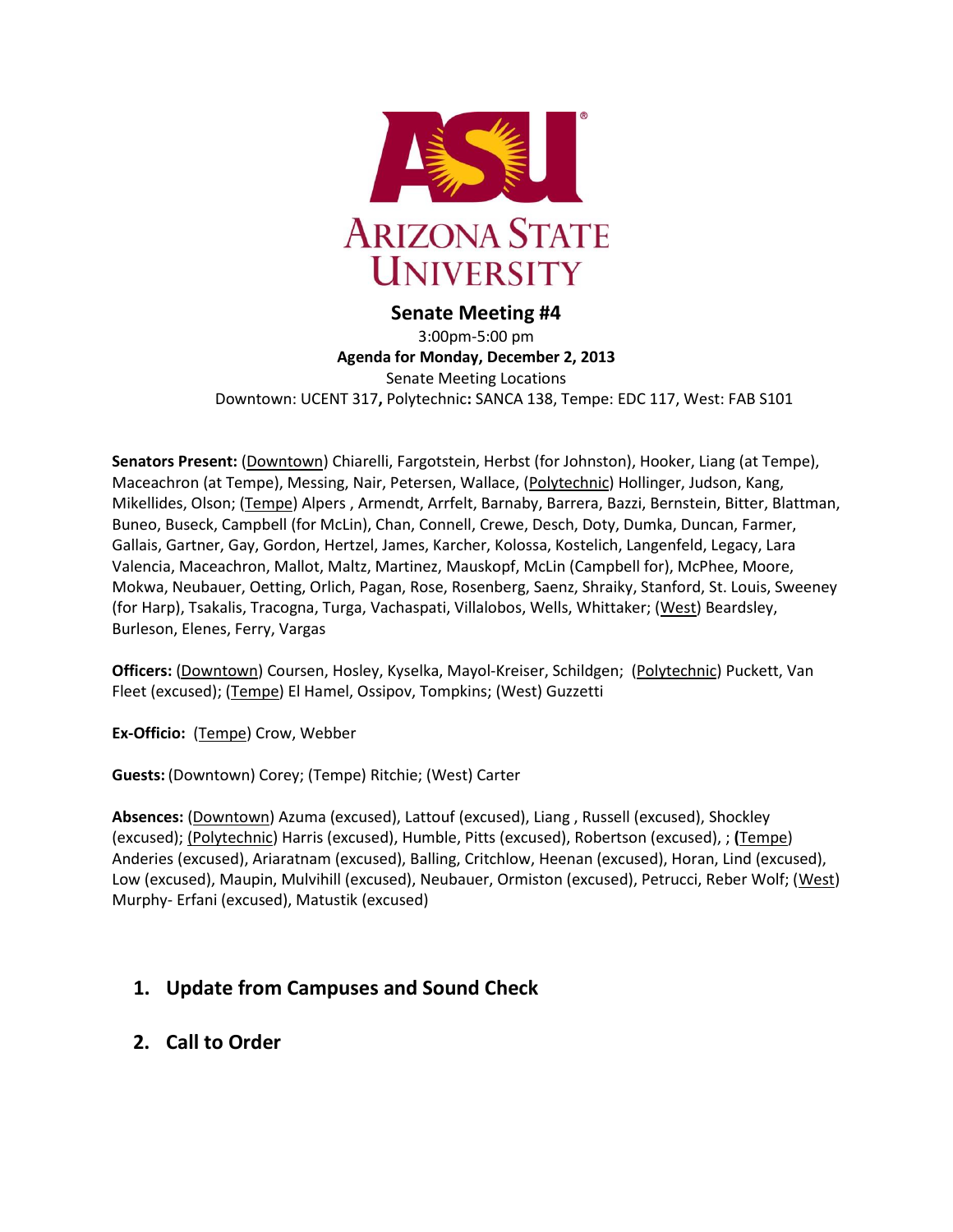a. Quorum requirements were met with 61 members present, final attendance was 88.

## **3. ASU President Report – Michael Crow**

Dr. Robert Page was selected as the new University Provost and a national search is underway for Dean of the College of Liberal Arts and Sciences. The search for Dean of the Herberger Institute of Design and Arts concludes soon. The Arizona Board of Regents approved the state investment request, a small but significant portion of the university operating budget. The Regents approved a \$1 billion capital investment initiative for research facilities. The university is in the process of acquiring 25 - 40 acres near the Mayo hospital in North Phoenix as part of the partnership with the Mayo Clinic. Students have requested a fee to support athletic programs and facilities to allow resources to be directed toward academic programs. The university financial position should allow for salary adjustments and recognize performance this year.

# **4. UAC Chair's Report – Thomas Schildgen**

- The Task Force on Institutional Ethics and Integrity should conclude their work by April 2014.
- The Constitution and Bylaws Review Committee's work should conclude in early spring.
- The Ad Hoc Committee on Resources for Domestic Violence and Intimate Partner Abuse continues to compile resources for a centralized website.
- The Ad Hoc Committee on Course Review Procedures was formed to evaluate the processes used to approve new course proposals. New course proposals that were tabled at SM#3 11-4- 2013 because of process questions needed immediate approval due to major map deadlines, CAPC was asked to review and approve these courses.
- The Research and Creative Activities Committee responded to a request from the Office of Knowledge Enterprise Development in reference to a new policy for defining responsibility for retaining research data. The RCA assembled a data archiving task force to review big data issues. A motion will be presented at the next Senate meeting to advance the proposed ACD policy (proposed ACD 306-01). Two subcommittees are examining misconduct in research and classified research.
- The University Senate Dashboard features several faculty achievements, including selection of Professor Barbara Fargotstein for the November Faculty Spotlight.
- President Schildgen will be contacting Department Chairs and Deans on behalf of senators and committee chairs to highlight their service to the Senate.
- The University Senate Ad Hoc Committee on New Course Review Procedures reviewed the process for course approvals before July 2011 as well as the process approved thereafter. This new process was created in response to a need for a more efficient process. Senators should work with their department curriculum committee and review new courses in Curriculum ChangeMaker. A significant level of review takes place before courses reach the Senate. Senators should be prepared to respond to questions at senate meetings. Items that cannot be resolved on the Senate floor and that require further review will be addressed by a soon to be developed CAPC subcommittee. As a conclusion to the ad hoc committee's work, Senator Alpers presented a resolution: New Course Proposals – Balancing Speed and Responsiveness with Rigor and Quality. President Schildgen added a friendly amendment that where the resolution references faculty oversight of curricula, it should specify oversight through CAPC.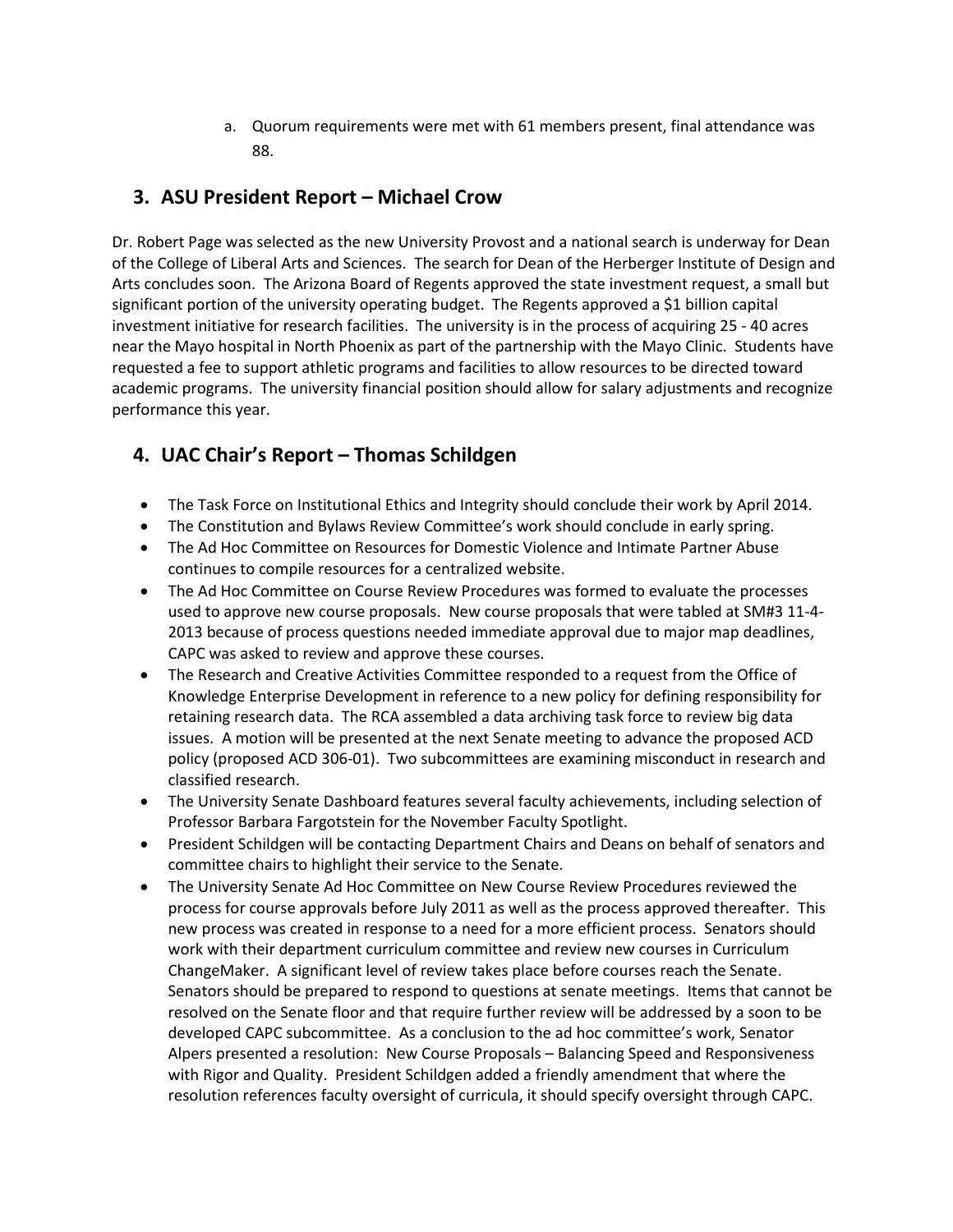## **5. Old Business**

### **a. CAPC motion**

Senate **[Motion 2014-6](http://usenate.asu.edu/node/4778)** Request from the College of Liberal Arts and Sciences – Department of Psychology - for the establishment of a graduate degree – M.S. in Applied Behavior Analysis

Senator Pagan reported that CAPC reviewed concerns pertaining to wording in language of the proposed degree program. The two units involved indicated that there was no conflict concerning this new degree program; therefore, Senator Pagan moved that Senate motion 2014-6 be taken off the table, Tom Schildgen called for the question.

> **Final Votes Recorded 72=Yes 1=No 4=Abstain The motion to take Senate Motion 2014-6 off the table was approved.**

Senator Pagan as CAPC Chair moved for approval of Senate Motion 2014-6 to establish a graduate degree – MS in Applied Behavior Analysis.

> **Final Votes Recorded 65=Yes 3=No 5=Abstain Senate Motion 2014-6 was approved.**

- **b. CAPC** Consent agenda
- Senate **[Motion 2014-19](http://usenate.asu.edu/node/4811)** Request from the College of Health Solutions–School of the Science of Health Care Delivery - for the establishment of an undergraduate degree – BS in Public Health
- Senate **[Motion 2014-20](http://usenate.asu.edu/node/4812)** Request from the College of Health Solutions– School of Nutrition and Health Promotion- for the establishment of an undergraduate degree – BS in Health Education and Health Promotion

Senate **[Motion 2014-21](http://usenate.asu.edu/node/4813)** Request from the College of Health Solutions– School of Nutrition and Health Promotion- for the establishment of a graduate degree – MS in Clinical Exercise Physiology

- Senate **[Motion 2014-22](http://usenate.asu.edu/node/4814)** Request from the College of Public Programs–School of Community Resources and Development- for the name change of an undergraduate certificate– from: Nonprofit Youth and Human Service – to: Nonprofit Professional
- Senate **[Motion 2014-23](http://usenate.asu.edu/node/4815)** Request from the College of Public Programs–School of Criminology and Criminal Justice- for the establishment of an undergraduate certificate – Homeland Security

Senate **[Motion 2014-24](http://usenate.asu.edu/node/4816)** Request from the College of Public Programs–School of Criminology and Criminal Justice- for the establishment of an undergraduate certificate –Security Studies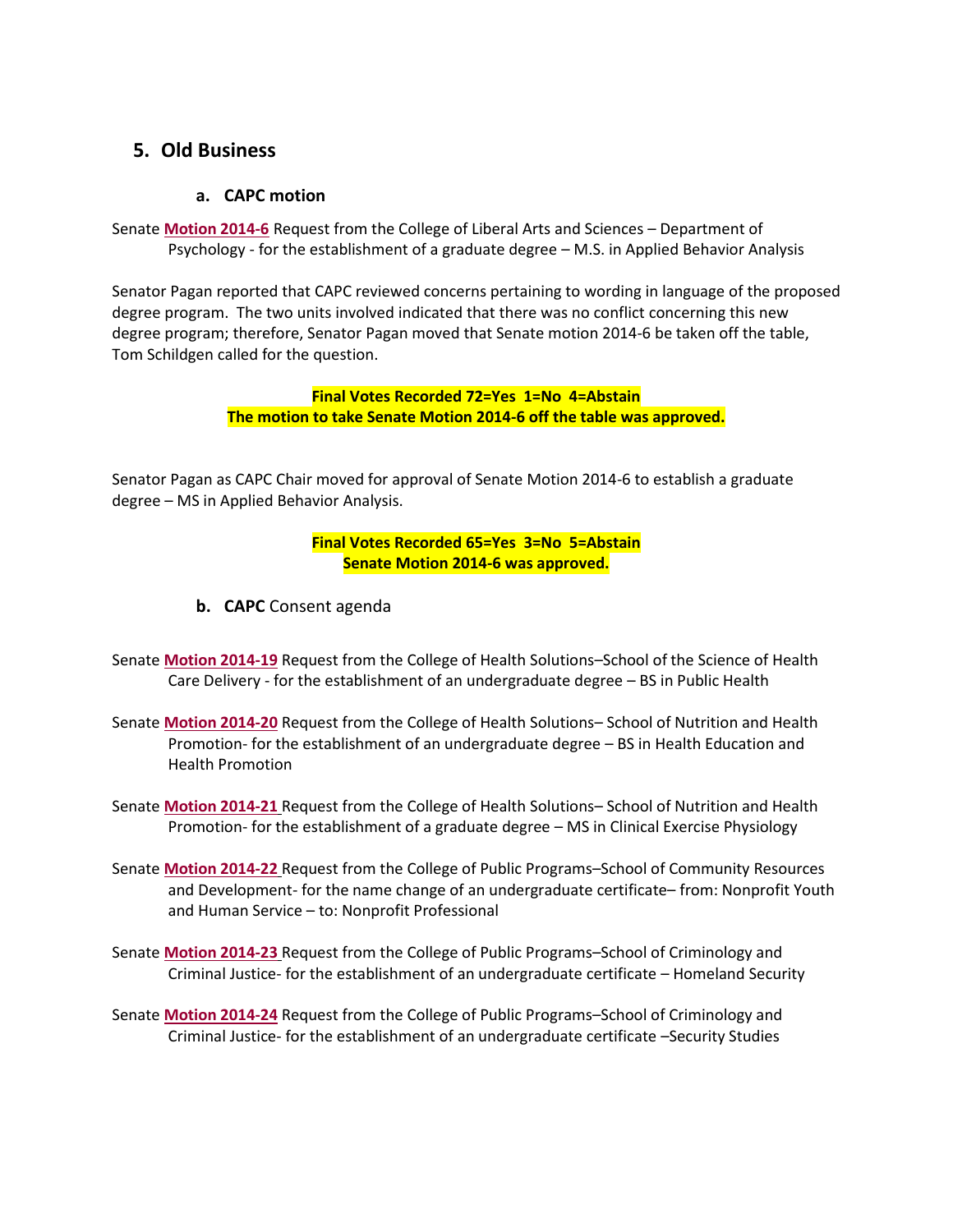- Senate **[Motion 2014-25](http://usenate.asu.edu/node/4817)** Request from the College of Public Programs–School of Community Resources and Development- for the establishment of an undergraduate degree –BS in Community Sports Management
- Senate **[Motion 2014-26](http://usenate.asu.edu/node/4818)** Request from the College of Technology and Innovation for the disestablishment of a graduate degree – Master of Computing Studies (MCST)
- Senate **[Motion 2014-27](http://usenate.asu.edu/node/4819)** Request from the Herberger Institute for Design and the Arts School of Film, Dance and Theatre – for the establishment of an undergraduate degree – BA in Performance and Movement
- Senate **[Motion 2014-28](http://usenate.asu.edu/node/4820)** Request from the Herberger Institute for Design and the Arts The Design School – for the establishment of an undergraduate degree – BS in Environmental Design
- Senate **[Motion 2014-29](http://usenate.asu.edu/node/4821)** Request from the Herberger Institute for Design and the Arts School of Arts, Media and Engineering – for the establishment of a graduate degree – MA in Digital Culture
- Senate **[Motion 2014-30](http://usenate.asu.edu/node/4822)** Request from the Mary Lou Fulton Teachers College– Division of Educational Leadership and Innovation - for the establishment of a graduate certificate - Applied Behavioral Analysis
- Senate **[Motion 2014-31](http://usenate.asu.edu/node/4823)** Request from the Mary Lou Fulton Teachers College– Division of Educational Leadership and Innovation - for the establishment of a graduate certificate – English as a Second Language
- Senate **[Motion 2014-32](http://usenate.asu.edu/node/4824)** Request from the Mary Lou Fulton Teachers College– Division of Educational Leadership and Innovation - for the establishment of a graduate certificate – Gifted Education
- Senate **[Motion 2014-33](http://usenate.asu.edu/node/4825)** Request from the School of Sustainability for the establishment of an undergraduate certificate – Energy and Sustainability
- Senate **[Motion 2014-34](http://usenate.asu.edu/node/4826)** Request from the College of Health Solutions– School for the Science of Health Care Delivery - for the establishment of an undergraduate degree – BS in Science of Health Care **Delivery**
- Senate **[Motion 2014-35](http://usenate.asu.edu/node/4828)** Request from the College of Health Solutions– for the establishment of an undergraduate degree – BS in Medical Studies

Senate **[Motion 2014-37](http://usenate.asu.edu/node/4851)** New Course proposals for Senate review

Senator Pagan presented these CAPC consent agenda motions for approval on behalf of CAPC.

**Final Votes Recorded 61=Yes 2=No 2=Abstain Senate Motions 2014-19-35 and 2014-37 were approved.**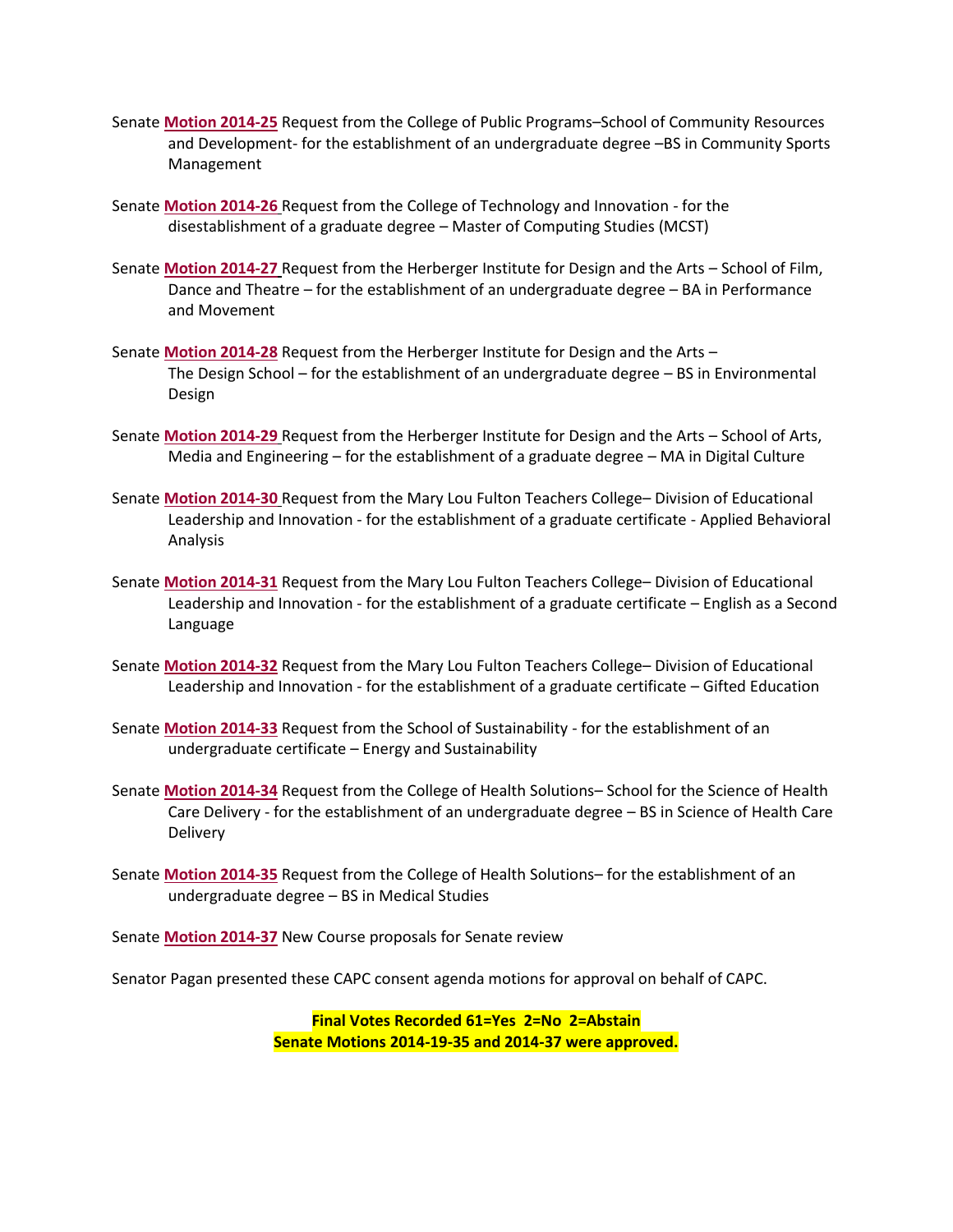## **6. New Business**

### **a. Motion from an Ad-Hoc Committee on New Course Proposal Processes.**

Senate **[Motion 2014-44](http://usenate.asu.edu/node/4864)** New Course Proposals-Balancing Speed and Responsiveness with Rigor and Quality

#### **b. CAPC Motions**

- Senate **[Motion 2014-38](http://usenate.asu.edu/node/4852)** Request from the College of Liberal Arts and Sciences School of Life Sciences/School of Historical, Philosophical & Religious Studies – for the establishment of a graduate certificate – Nonfiction Writing and Publishing
- Senate **[Motion 2014-39](http://usenate.asu.edu/node/4853)** Request from the College of Liberal Arts and Sciences School of Politics and Global Studies – for the establishment of an undergraduate certificate – Political Entrepreneurship through Internships: Local to Global
- Senate **[Motion 2014-40](http://usenate.asu.edu/node/4854)** Request from the College of Public Programs–Dean's Office for the establishment of a graduate certificate – Program Evaluation
- Senate **[Motion 2014-41](http://usenate.asu.edu/node/4855)** Request from the College of Public Programs–Dean's Office for the establishment of a graduate degree – MS in Program Evaluation
- Senate **[Motion 2014-42](http://usenate.asu.edu/node/4856)** Request from the W.P. Carey School of Business–Dean's Office for the establishment of a graduate degree – MS in Finance
- Senate **[Motion 2014-43](http://usenate.asu.edu/node/4857)** Request from the W.P. Carey School of Business–Dean's Office for the establishment of a graduate degree – MS in Global Logistics

Senator Pagan presented these motions pertaining to establishment/disestablishments of degree programs as a first read.

### **CAPC Information Items can be found in the Senate meeting #4 agenda, appendix A**

## **7. Committee Reports**

No committee reports were presented.

## **8. Open Forum**

Question: Is there a forum in place for units to initiate collaboration amongst themselves regarding the teaching of similar or identical courses? Senator Pagan responded that we currently have no formal structure that provides for the recognition of similar or identical classes and that would be a forum for collaborative work. Senate Pagan provided a personal example of how he and his colleagues have developed their own informal collaboration regarding the teaching of similar course. Question: What